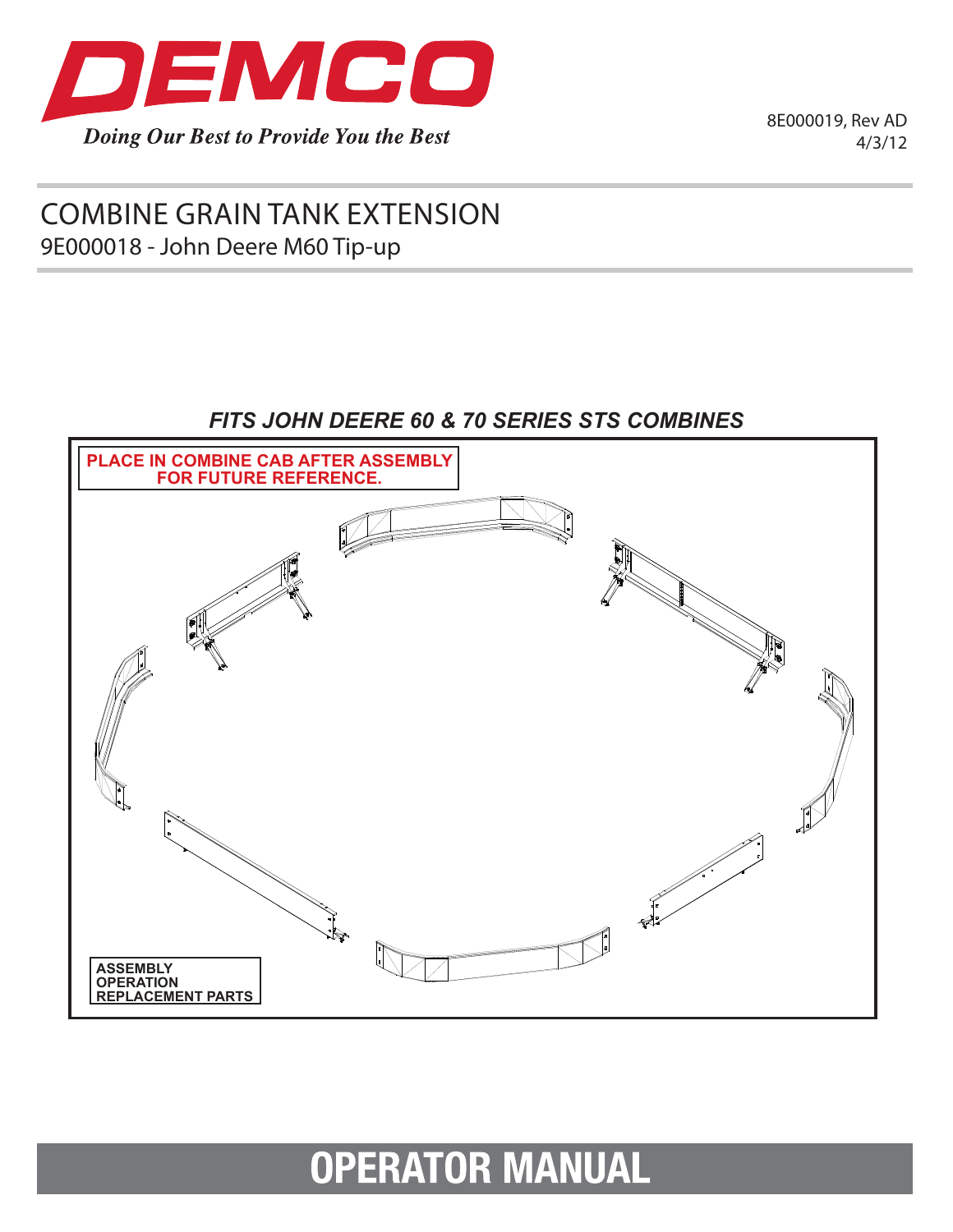## **INTRODUCTION**

Thank you for purchasing a Demco grain tank extension Tip-Up kit. Proper care and use will result in many years of service.

**WARNING: To Avoid Personal Injury or death, Observe the following Instructions:**

**Ensure that anyone present is clear before applying power to any machinery used in conjunction with a Demco grain tank extension.**

**Never allow anyone in or near the grain tank of a combine during loading or unloading of grain. The accumulation of grain is dangerous and can cause entrapment, resulting in serious injury or death by suffocation.**

**Adding a Demco Bin Extension or Tip-Up increases the overall height of your combine. Use caution when operating around trees, buildings, power lines, and when approaching bridges and over passes. Pay attention to height restrictions.**

**Do not exceed advertised maximum capacity of a Demco grain tank extension.**

#### **GENERAL INFORMATION**

- 1. Read assembly instructions carefully. Study assembly procedures and all illustrations before you begin assembly. Note which parts are used in each step. This unit must be assembled in proper sequence or complications will result.
- 2. When placing a parts order, refer to this manual for proper part numbers and place order by **PART NO. and DESCRIPTION.**
- 3. Whenever terms **"LEFT"** and **"RIGHT"** are used in this manual it means from a position behind combine and facing forward.

#### **Table of Contents**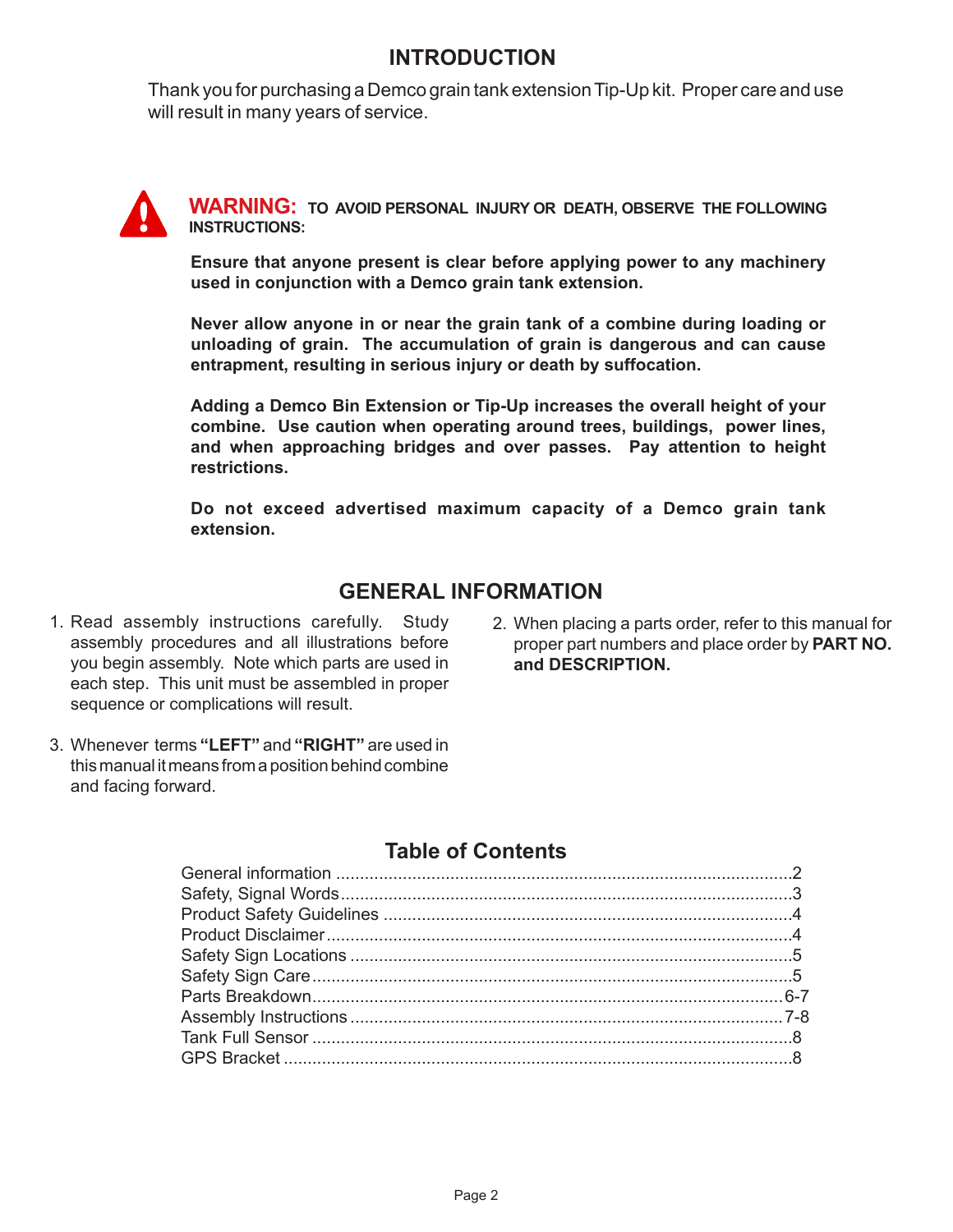#### **SAFETY**

**TAKE NOTE! THIS SAFETY ALERT SYMBOL FOUND THROUGHOUT THIS MANUAL IS USED TO CALL YOUR ATTENTION TO INSTRUCTIONS INVOLVING YOUR PERSONAL SAFETY AND SAFETY OF OTHERS. FAILURE TO FOLLOW THESE INSTRUCTIONS CAN RESULT IN INJURY OR DEATH!**



#### **SIGNAL WORDS**

Note use of following signal words **DANGER**, **WARNING**, and **CAUTION** with safety messages. The appropriate signal word for each has been selected using the following guidelines:

**DANGER:** Indicates an imminently hazardous situation that, if not avoided, will result in death or serious injury. This signal word is to be limited to most extreme situations typically for machine components which, for functional purposes, cannot be guarded.

**WARNING:** Indicates a potentially hazardous situation that, if not avoided, could result in death or serious injury, and includes hazards that are exposed when guards are removed. It may also be used to alert against unsafe practices.

**CAUTION:** Indicates a potentially hazardous situation that, if not avoided, may result in minor or moderate injury. It may also be used to alert against unsafe practices.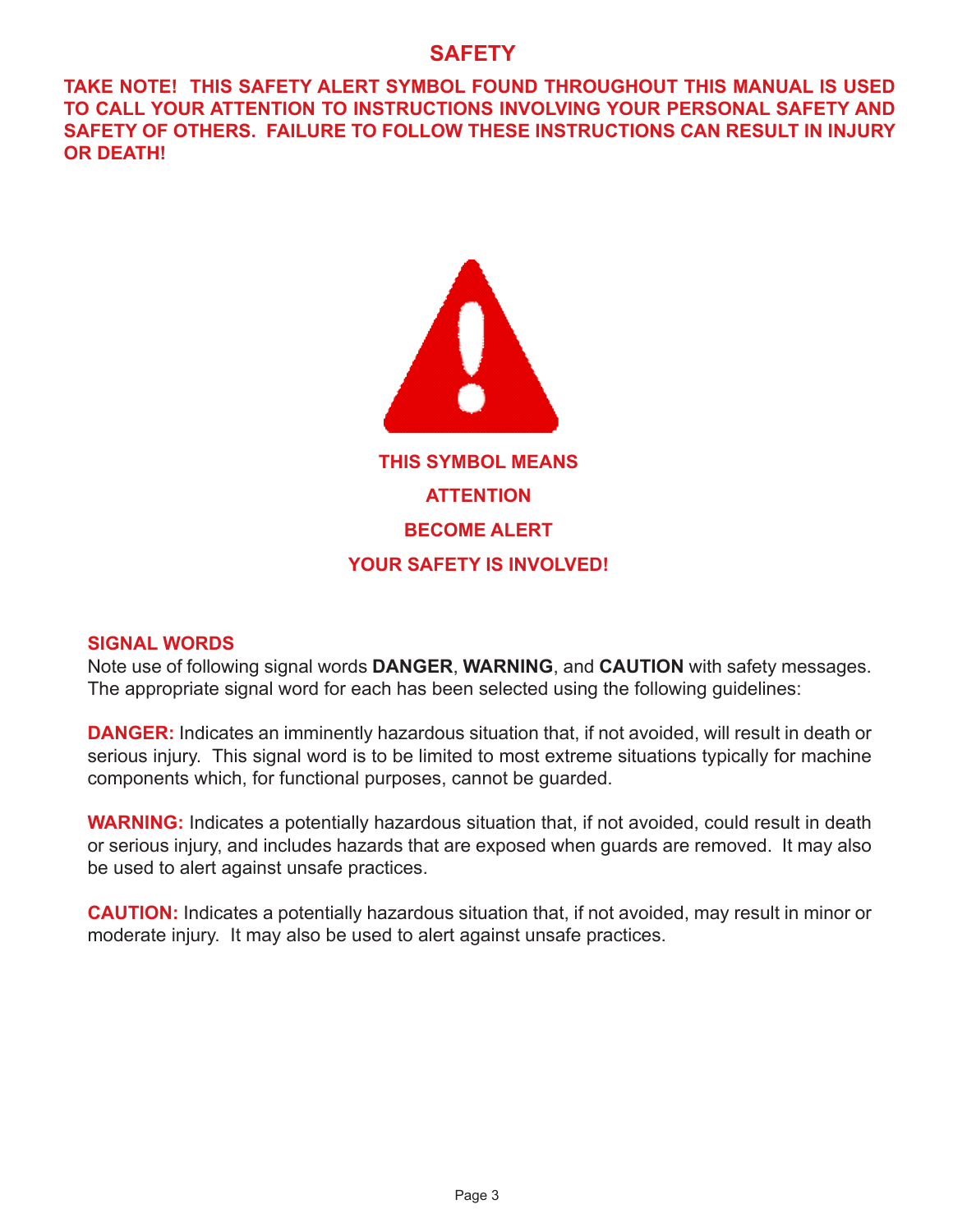

Every year many accidents occur which could have been avoided by a few seconds of thought and a more careful approach to handling equipment. You, the operator, can avoid many accidents by observing the following precautions in this section. To avoid personal injury, study the following precautions and insist those working with you, or you yourself, follow them.

Replace any caution, warning, danger or instruction safety decal that is not readable or is missing. Location of such decals is indicated in this booklet.

Review safety instructions with all users annually.

Operator should be a responsible adult. **Do not allow persons to operate or assemble this unit until they have developed a thorough understanding of safety precautions and how it works.**

Do not paint over, remove, or deface any safety signs or warning decals on your equipment. Observe all safety signs and practice instructions on them.

Never exceed limits of a piece of machinery. If it's ability to do a job, or to do so safely is in question **don't try it**.

Adding a Demco Bin Extension or Tip-Up increases the overall height of your combine. Use caution when operating around trees, buildings, power lines, and when approaching bridges and over passes. Pay attention to height restrictions.

Fold and secure (if needed) the grain tank extension panels when transporting the combine to avoid contact with low power lines and other obstructions.

Ensure that any additional bracing and safety equipment have been installed according to this manual. (Some models do not require additional bracing or safety equipment)

Never exceed the maximum advertised capacity of the grain tank extension. By doing so you risk damage to the grain tank extension and combine.

#### **Product Disclaimer**

Increasing the grain tank capacity of any combine by use of this product is at the discretion of the owner. Increasing the grain holding capacity of any combine may affect the structural aspects of the combine as well as drive line components and tires. Although Demco has included additional support bracing on selected models, it does not assume liabilities, or make any warranties pertaining to the structural stability or performance of any combine. See the combine owners/operators manual for additional combine specifications and safety information not listed in this manual.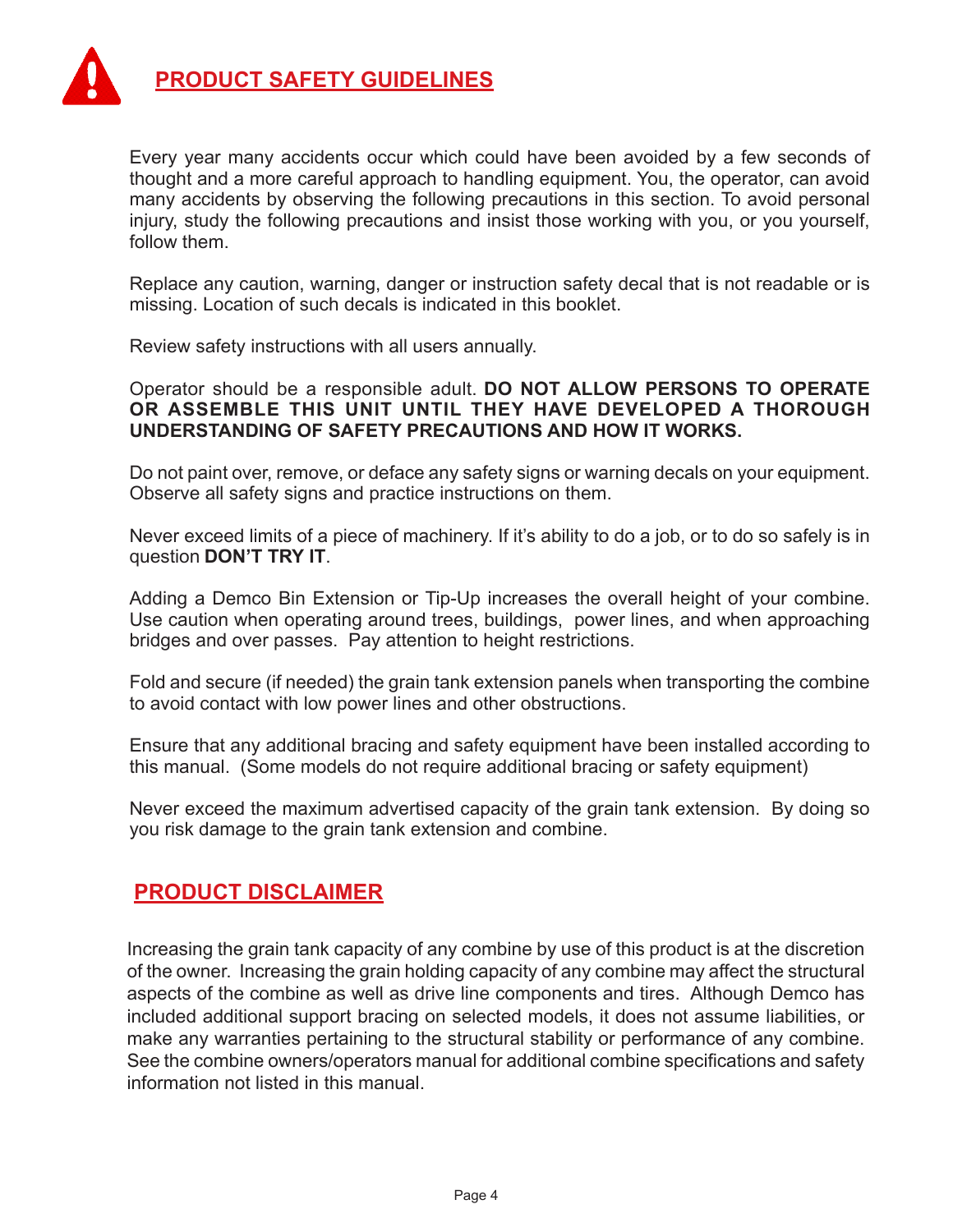

Types of safety sign and locations on equipment are shown in illustration below. Good safety requires that you familiarize yourself with various safety signs, type of warning, and area or particular function related to that area, that requires your SAFETY AWARENESS.





# **Safety sign care**

- Keep safety signs clean and legible at all times.
- Replace safety signs that are missing or have become illegible.
- Replacement parts that displayed a safety sign should also display current sign.
- Safety signs are available from the Spencer plant.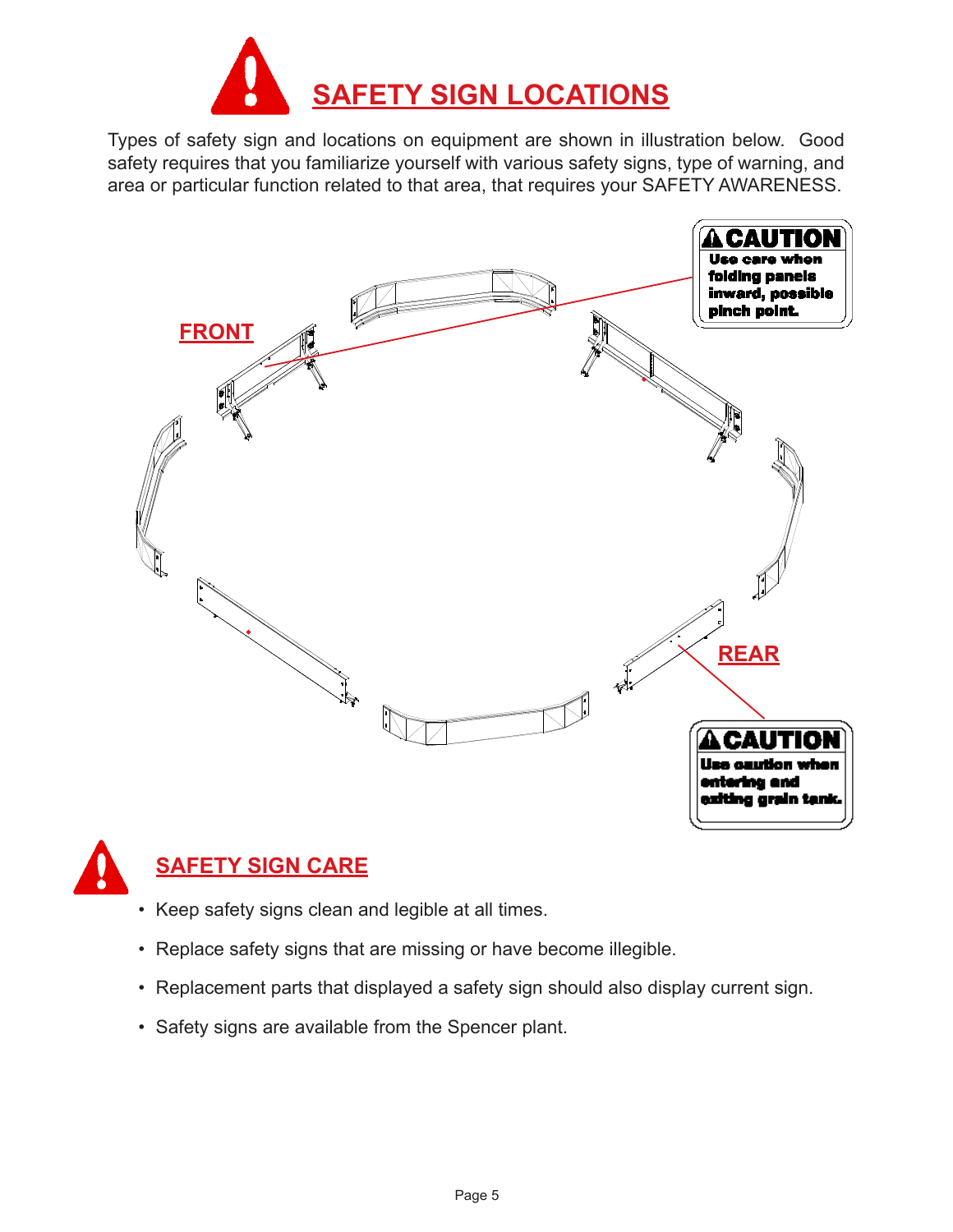# **Tip-Up Kit Parts Breakdown**





Figure 1

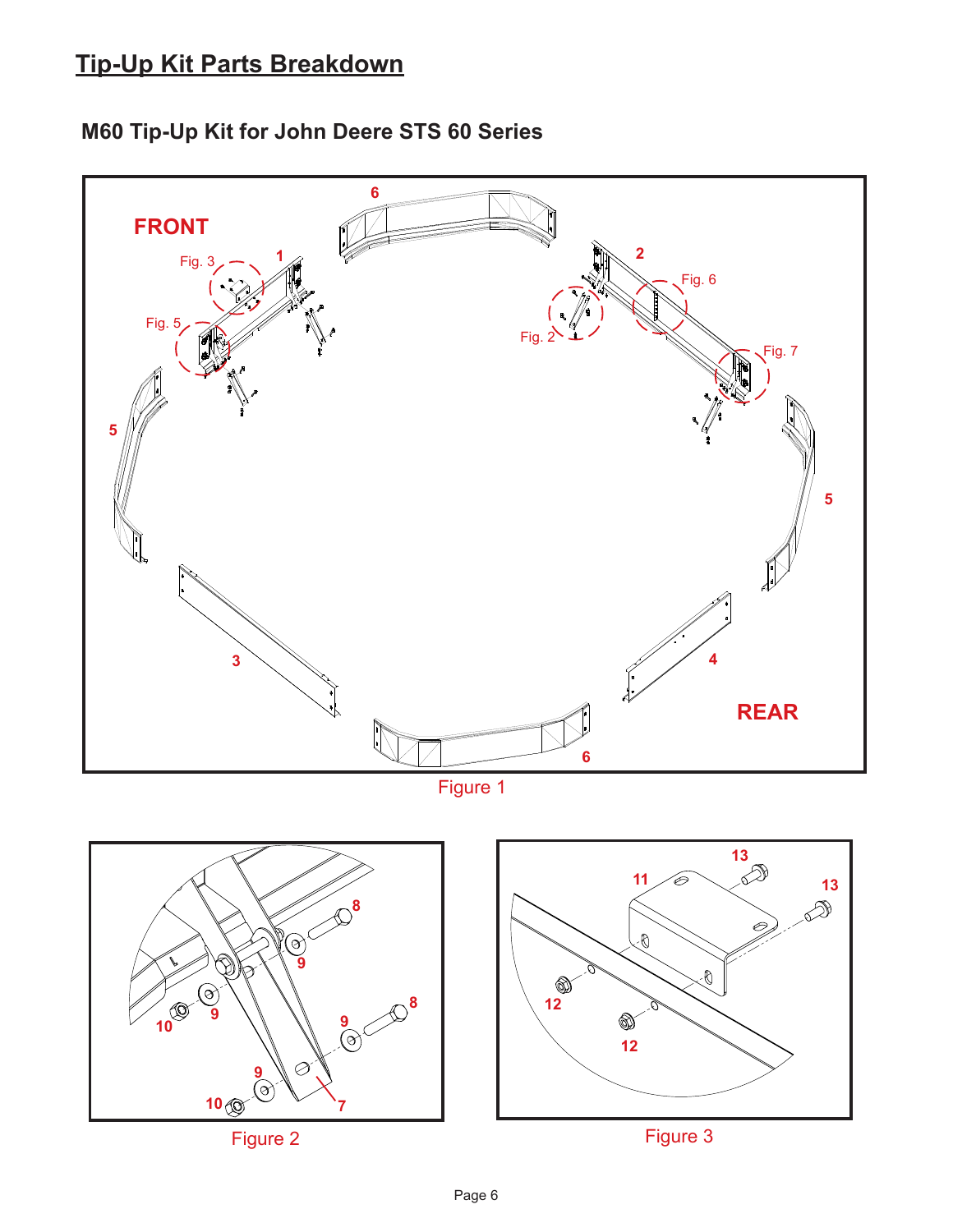#### **parts list**

#### **Please order replacement parts by PART NO. and DESCRIPTION.**

| REF.<br>NO.    | <b>PART</b><br>NO. | QTY.           | <b>DESCRIPTION</b>                           |
|----------------|--------------------|----------------|----------------------------------------------|
| 1 <sub>1</sub> | R5E000056PO        | 1              | Front Tip-Up Panel Assy. JD M60              |
| 2.             | R5E000057PO        | 1              | Right Tip-Up Panel Assy. JD M60              |
| 3.             | R5E000058PO        | 1              | Left Tip-Up Panel Assy. JD M60               |
| 4.             | R5E000059PO        | $\mathbf{1}$   | Rear Tip-Up Panel Assy. JD M60               |
| 5.             | 1AR00000017        | $\overline{2}$ | Left Front & Right Rear Plastic Corner Panel |
| 6.             | 1AR00000018        | $\overline{2}$ | Right Front & Left Rear Plastic Corner Panel |
| 7.             | R3E000114PO        | $\overline{8}$ | Bottom Hinge - M60 Tip-Up                    |
| 8.             | 1AFC12FBAD0        | 16             | 3/8" x 2-1/4" Hex Bolt                       |
| 9.             | 1AF009E0000        | 48             | 5/16" Flat Washer                            |
| 10.            | 1AFC18F0000        | 24             | 3/8" Nylon Lock Nut                          |
| 11.            | R3E000023P0        | $\mathbf{1}$   | GPS Bracket - JD Large                       |
| 12.            | 1AFC08E0000        | $\overline{2}$ | 5/16" Flange Nut                             |
| 13.            | 1AFC37E00L0        | $\overline{2}$ | 5/16" x 3/4" Flange Bolt                     |
| 14.            | 1AFC05D0000        | $\overline{2}$ | 1/4" Center Lock Nut                         |
| 15.            | 1AF009D0000        | $\overline{2}$ | 1/4" Flat Washer                             |
| 16.            | 1AFC12DAA05        | $\overline{2}$ | 1/4" x 1" Hex Bolt                           |
| 17.            | R3E000003PO        | $\mathbf{1}$   | <b>Base Light Bracket</b>                    |
| 18.            | 1AFC12FCA05        | 8              | $3/8$ " x $3$ " Hex Bolt                     |
| 19.            | 1AF034CAAI0        | 16             | 3/16" x 1-9/16" Lynch Pin                    |
| 20.            | 1AF032D0000        | 8              | <b>Plastic Press Rivot for Lanyards</b>      |
| 21.            | 1AF031DKA00        | 16             | Nylon Lanyard                                |
| $*22.$         | 1AEX0015240        | 1              | M60 Sensor Wire Harness                      |

**\* Indicates items not shown in illustrations**

# **ASSEMBLY INSTRUCTIONS**

#### **Step 1:**

The full bin sensor and bin light will need to be removed from the factory extension before any Tip-Up panels can be assembled to the factory extension.

#### **Step 2:**

Use the existing holes in the outer ribs of the Factory JD Extension Panels as reference points. Use a 7/16" dia bit and electric drill, to drill holes completely though the panels as shown in figure 4.

**NOTE: Some of the Factory JD Extension panels have a third rib located in the center of the panels. DO NOT DRILL OUT EXISTING HOLES ON CENTER RIBS FOR HINGES!!**

#### **Step 3:**

Fasten the bottom Tip-Up hinge to the Factory JD Extension panels using the 3/8" x 2-1/4" hex bolts, 5/16" flat washers, and 3/8" nylon lock nuts as shown in figure 2 on previous page.

## **NOTE: All steel Tip-Up panels must be installed first to ensure proper fit.**

**NOTE: DO NOT over tighten nuts and distort hinge component, but ensure nylon lock nut fully engages bolt threads.**